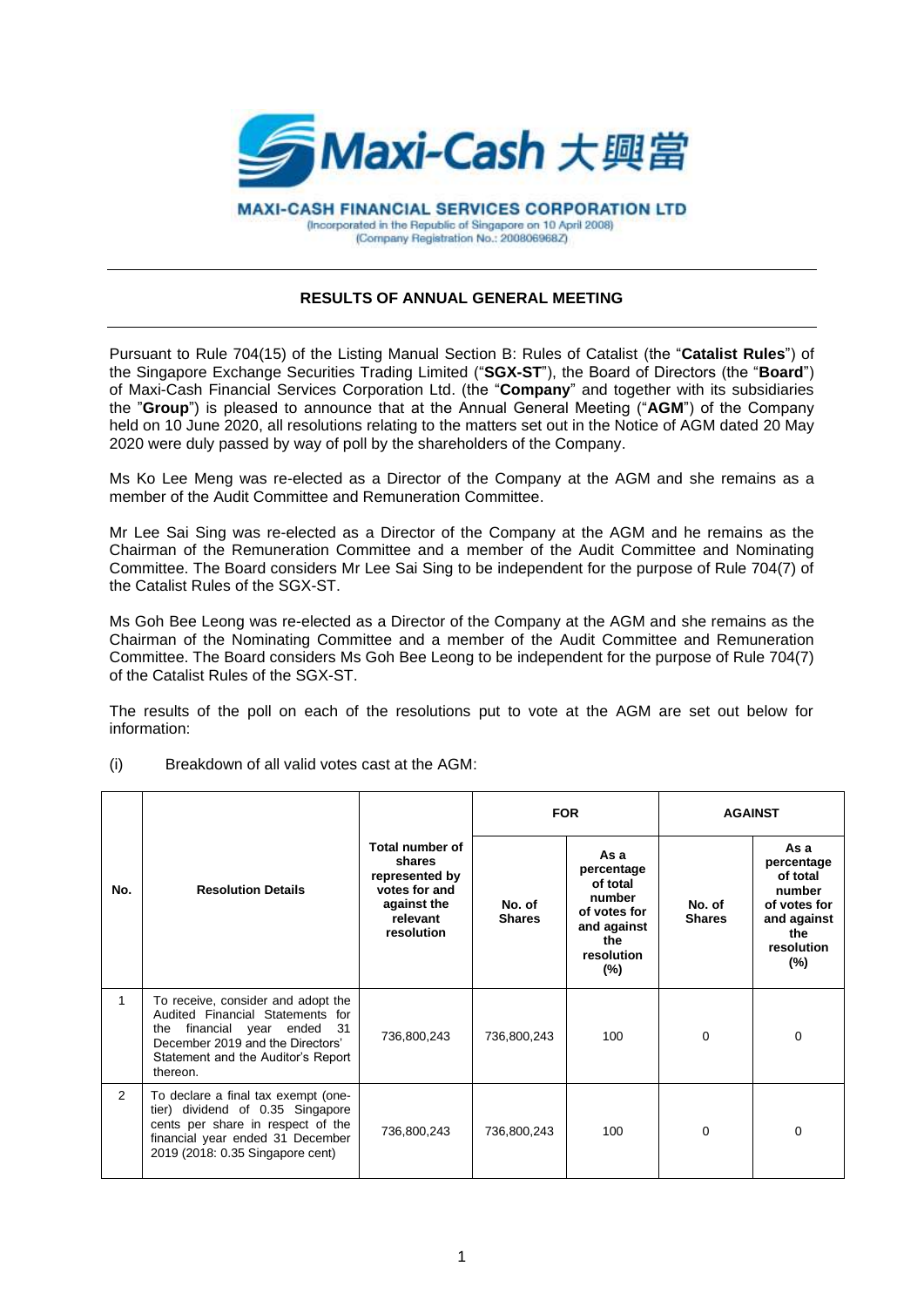| No.            | <b>Resolution Details</b>                                                                                                                                       | <b>Total number of</b><br>shares<br>represented by<br>votes for and<br>against the<br>relevant<br>resolution | <b>FOR</b>              |                                                                                                        | <b>AGAINST</b>          |                                                                                                        |
|----------------|-----------------------------------------------------------------------------------------------------------------------------------------------------------------|--------------------------------------------------------------------------------------------------------------|-------------------------|--------------------------------------------------------------------------------------------------------|-------------------------|--------------------------------------------------------------------------------------------------------|
|                |                                                                                                                                                                 |                                                                                                              | No. of<br><b>Shares</b> | As a<br>percentage<br>of total<br>number<br>of votes for<br>and against<br>the<br>resolution<br>$(\%)$ | No. of<br><b>Shares</b> | As a<br>percentage<br>of total<br>number<br>of votes for<br>and against<br>the<br>resolution<br>$(\%)$ |
| 3              | the<br>To<br>approve<br>payment<br>of<br>Directors' fees of S\$298,000 for the<br>financial year ended 31 December<br>2019. (2018: S\$298,000)                  | 736,800,243                                                                                                  | 736,800,243             | 100                                                                                                    | $\Omega$                | $\Omega$                                                                                               |
| 4              | To re-elect Ms Ko Lee Meng, a<br>Director retiring by rotation pursuant<br>to Regulation 89 of the Company's<br>Constitution.                                   | 736,800,243                                                                                                  | 736,800,243             | 100                                                                                                    | 0                       | 0                                                                                                      |
| 5              | To re-elect Mr Lee Sai Sing, a<br>Director retiring by rotation pursuant<br>to Regulation 89 of the Company's<br>Constitution.                                  | 736,800,243                                                                                                  | 736,800,243             | 100                                                                                                    | 0                       | 0                                                                                                      |
| 6              | To re-elect Ms Goh Bee Leong, a<br>Director retiring by rotation pursuant<br>to Regulation 89 of the Company's<br>Constitution.                                 | 736,800,243                                                                                                  | 736,800,243             | 100                                                                                                    | $\Omega$                | 0                                                                                                      |
| $\overline{7}$ | To re-appoint Messrs Ernst &<br>Young LLP as Auditors of the<br>Company and to authorise the<br>Directors to fix their remuneration.                            | 736,800,243                                                                                                  | 736,800,243             | 100                                                                                                    | 0                       | 0                                                                                                      |
| 8              | To grant the Directors the authority<br>to issue shares.                                                                                                        | 736,800,243                                                                                                  | 736,800,243             | 100                                                                                                    | 0                       | 0                                                                                                      |
| 9              | To grant the Directors the authority<br>to issue shares under the Maxi-<br>Cash Performance Share Plan.                                                         | 734,912,569                                                                                                  | 734,912,569             | 100                                                                                                    | $\Omega$                | $\Omega$                                                                                               |
| 10             | To grant the Directors the authority<br>to issue shares under the Maxi-<br>Cash<br>Financial<br><b>Services</b><br>Corporation Ltd Scrip<br>Dividend<br>Scheme. | 736,800,243                                                                                                  | 736,800,243             | 100                                                                                                    | $\Omega$                | $\overline{0}$                                                                                         |
| 11             | To approve the proposed renewal of<br>the Share Purchase Mandate.                                                                                               | 736,800,243                                                                                                  | 736,800,243             | 100                                                                                                    | $\Omega$                | $\Omega$                                                                                               |

(ii) Details of parties who are required to abstain from voting on any resolution(s), including the number of shares held and the individual resolution(s) on which they are required to abstain from voting:

Shareholders of the Company who are eligible to participate in the Maxi-Cash Performance Share Plan under Resolution 9 had abstained from voting on the resolution. An aggregate of 1,888,183 ordinary shares were held by such shareholders present at the AGM.

(iii) Name of firm and/or person appointed as scrutineer:

FINOVA BPO Pte. Ltd. was appointed as scrutineer of the AGM.